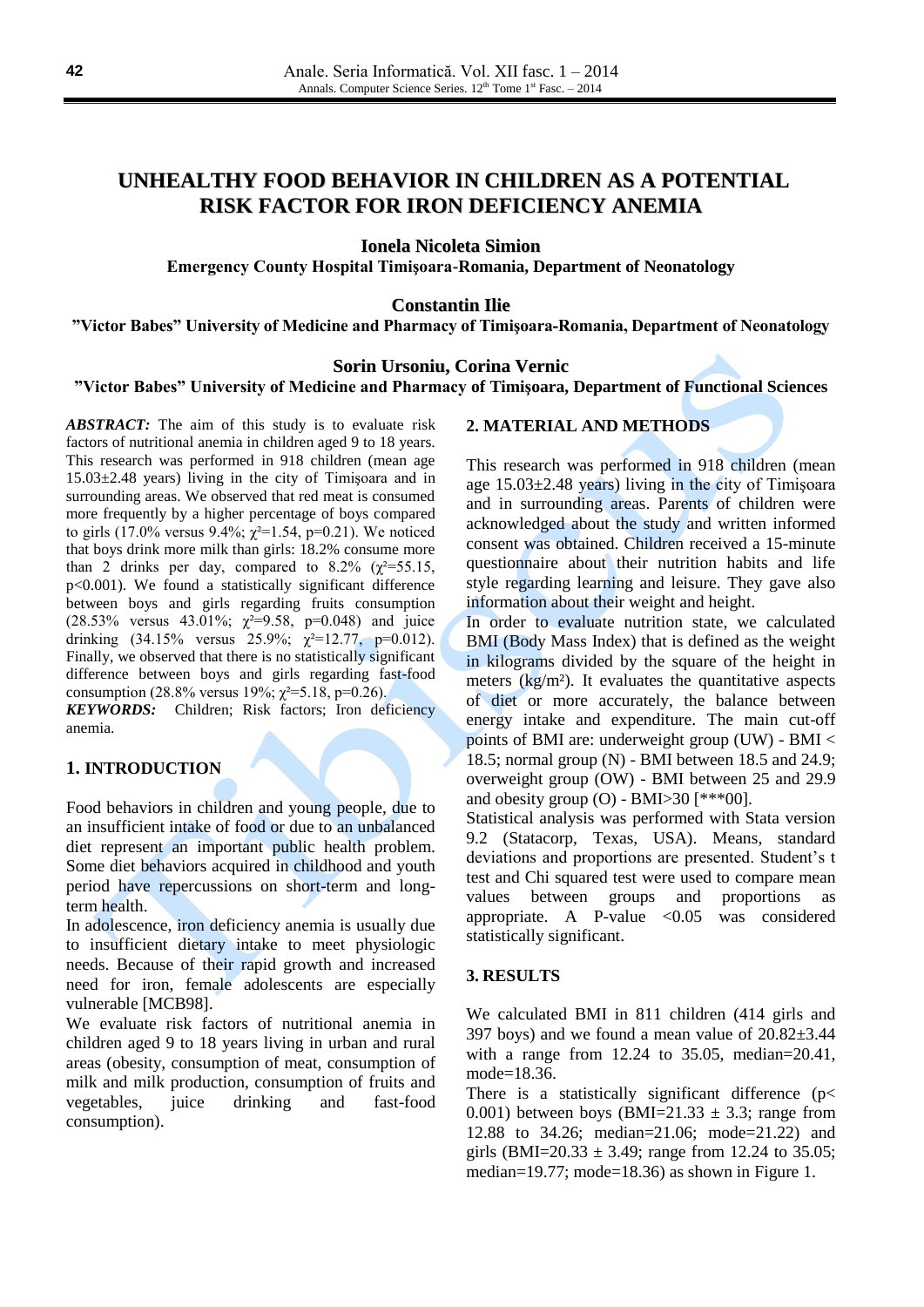

**Fig.1. Boxplot of BMI in boys and girls**

There is no statistically significant difference  $(p=0.79)$ between children from urban areas (BMI=20.8±3.49; range from 12.24 to 35.05; median=20.33; mode=18.36) and rural areas (BMI=20.88±3.26; range from 12.71 to 31.25; median=20.5; mode=22.03) as shown in Figure 2. A slight increase with age of the percentage of underweight girls and a tendency to decrease with age of the percentage of overweight and obese boys was noticed.



Our study revealed that most young people consume meat 1-3 times per week, with 64.0% (569) of the children eating white meat and 55.1 % (320) eating red meat. Daily consumption of white meat is reported by 12.7% (113) of young people, and red meat by 14.5 % (129). A percentage of 8.1 % (72) do not eat white meat and 13.3 % (118) do not eat red meat. The results are similar for both sexes, the differences being not statistically significant (p=0.08) in terms of white meat consumption. Red meat is consumed more frequently by a higher percentage of boys 17.0% (75) compared to 9.4 % (42) girls  $(\chi^2=1.54, p=0.21)$ . The role of meat in diet is linked to iron intake, because of the quantity in which this element is found and achieves favorable conditions for absorption and metabolic use. Iron use is high during the rapid growth phase of adolescence, when often its depletion is witnessed. Anemia is also encountered because iron needs increase is accompanied by the consumption of foods low in iron or lower iron absorption. All adolescents have a higher need for iron.

In boys, muscle growth is accompanied by increasing blood volume and girls display the monthly loss of iron with the installation of menses. Iron deficiency results in a decrease in immune response with increased susceptibility to infection and impaired learning process (impaired short-term memory) [HRM06, H+01].

Next, we assessed the consumption of milk and dairy products according to the answers given to the questionnaire. The results (Table 1) show that only 13.1% (105) of adolescents consume more than 2 glasses of milk per day, and 32.0% (261) drink at least a glass of milk daily. About one fifth - 18.6% (150) of young people consume between 4 and 6 glasses per week, 26.8% (217) consume between 1 to 3 glasses per week, and 22.6% (183) never drink milk. We noticed that boys drink more milk than girls: 18.2% (81) consume more than 2 drinks per day, compared with 8.2% (24) and only 16.4% (73) of boys never drink versus 28.4% (110) of the girls  $(\chi^2 = 55.15, \, \text{p} < 0.001).$ 

| <b>Answers</b> | Girls, no  | Boys, no   | Total, no  |
|----------------|------------|------------|------------|
|                | (% )       | (% )       | (% )       |
| $\geq$ twice   | 24         | 81         | 105        |
| daily          | $(8.2\%)$  | $(18.2\%)$ | $(13.1\%)$ |
| once           | 81         | 87         | 156        |
| daily          | $(18.2\%)$ | $(19.6\%)$ | $(18.9\%)$ |
| 4-6 times      | 62         | 105        | 150        |
| a week         | $(13.9\%)$ | $(23.6\%)$ | $(18.6\%)$ |
| 1-3 times      | 138        | 99         | 217        |
| a week         | $(31.2\%)$ | $(22.2\%)$ | $(26.8\%)$ |
| never          | 110        | 73         | 183        |
|                | $(28.4\%)$ | $(16.4\%)$ | $(22.6\%)$ |

**Table 1. Frequency of milk consumption by gender**

Non answers: 29

Compared with Nutritional Guidelines for Americans 2005 dietary recommendations of at least 3 servings of dairy/day, this category of food intake does not meet the needs of adolescents [DRB98]**.**

A low calcium intake during adolescence is a reason for alarm because adolescence is a period of rapid skeletal growth, approximately 85-90% of total adult bone mass being acquired up to 18 years for girls and 20 years for boys [\*\*\*05]**.**

When asked about fruit consumption, 364 children (40.9%) from a total of 889 answered they eat fruits daily. We found a statistically significant difference between boys (445) and girls (444) ( $\chi^2$ =9.58, p=0.048) as shown in Table 2.